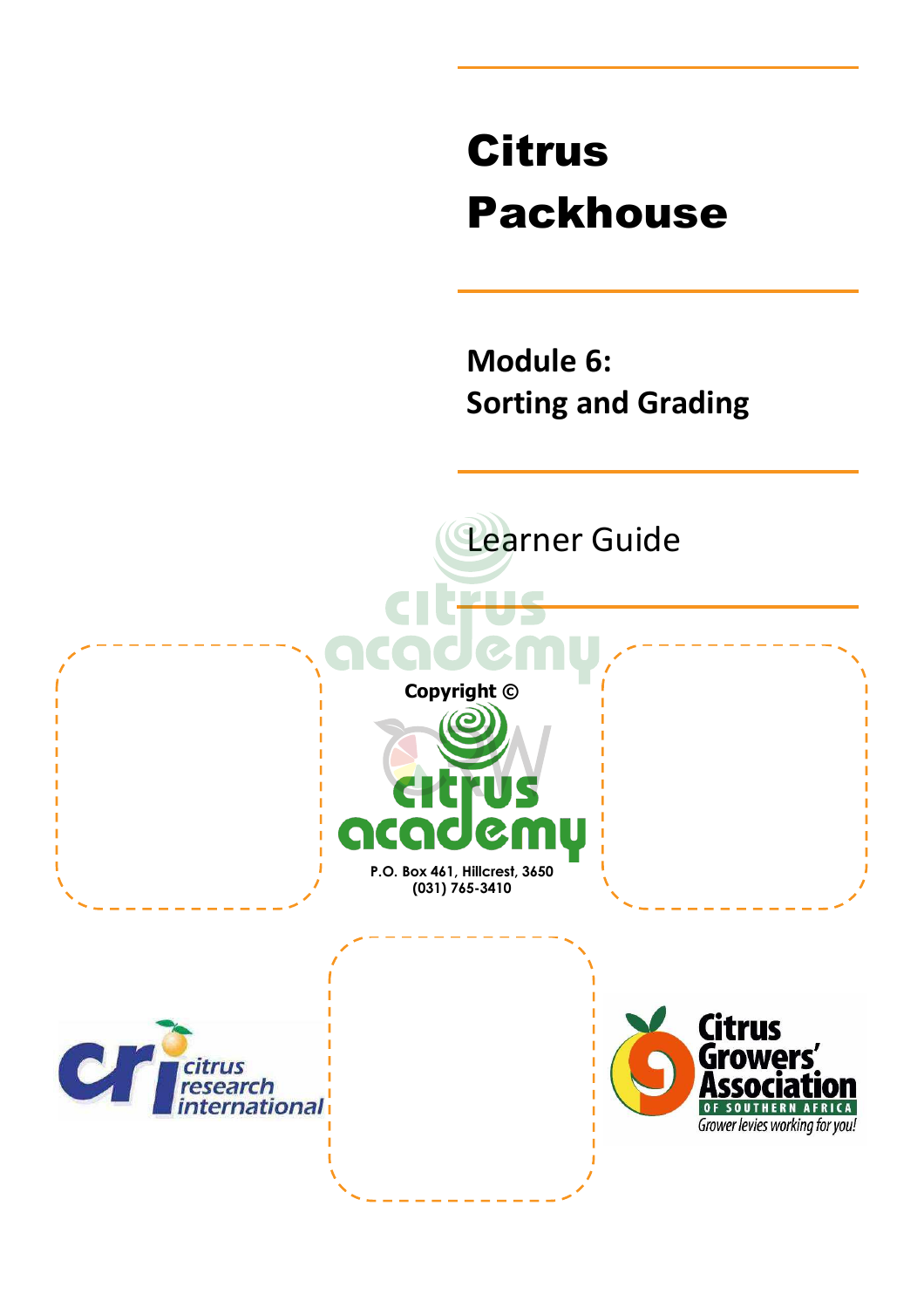**© Citrus Academy NPC**  1 st edition 2022

The content of this module is based on audio-visual material produced by the Citrus Academy.

**Scripted by:**  Jacomien de Klerk

#### **Visual material production:**  Sagritex (Pty) Ltd

**Additional information sources:**  Citrus Research International

**Project coordinator:** Citrus Academy (Jacomien de Klerk)



#### **Disclaimer**

By accepting this document and reading its contents you agree to be bound by the terms of this disclaimer.

The use of the contents of this document and the accompanying visual material is at your own risk. Neither the Citrus Academy nor Citrus Research International nor the Citrus Growers' Association warrant that the content of this document or the visual material is suitable for your intended use or that it is free of inaccuracies or omissions. The opinions and advice expressed in this document and the visual material are not necessarily those of the Citrus Academy, Citrus Research International or the Citrus Growers' Association. The Citrus Academy, Citrus Research International and the Citrus Growers' Association, their directors, officers, employees, agents and contractors shall not be liable for any loss or damage of any nature suffered by any person as a direct or indirect result of the use of, or inability to use, any advice, opinion or information contained in this document or the visual material, or any misrepresentation, misstatement or omission, whether negligent or otherwise, contained in this document and the visual material.

You indemnify the Citrus Academy, Citrus Research International and the Citrus Growers' Association against any claim by any third party against the Citrus Academy, Citrus Research International and the Citrus Growers' Association, their directors, officers, employees, agents or contractors arising from, or in connection with, the use of, or reliance on, the contents of this document and the visual material. It is your responsibility to determine suitability of the contents of this document and the accompanying visual material for your intended use.



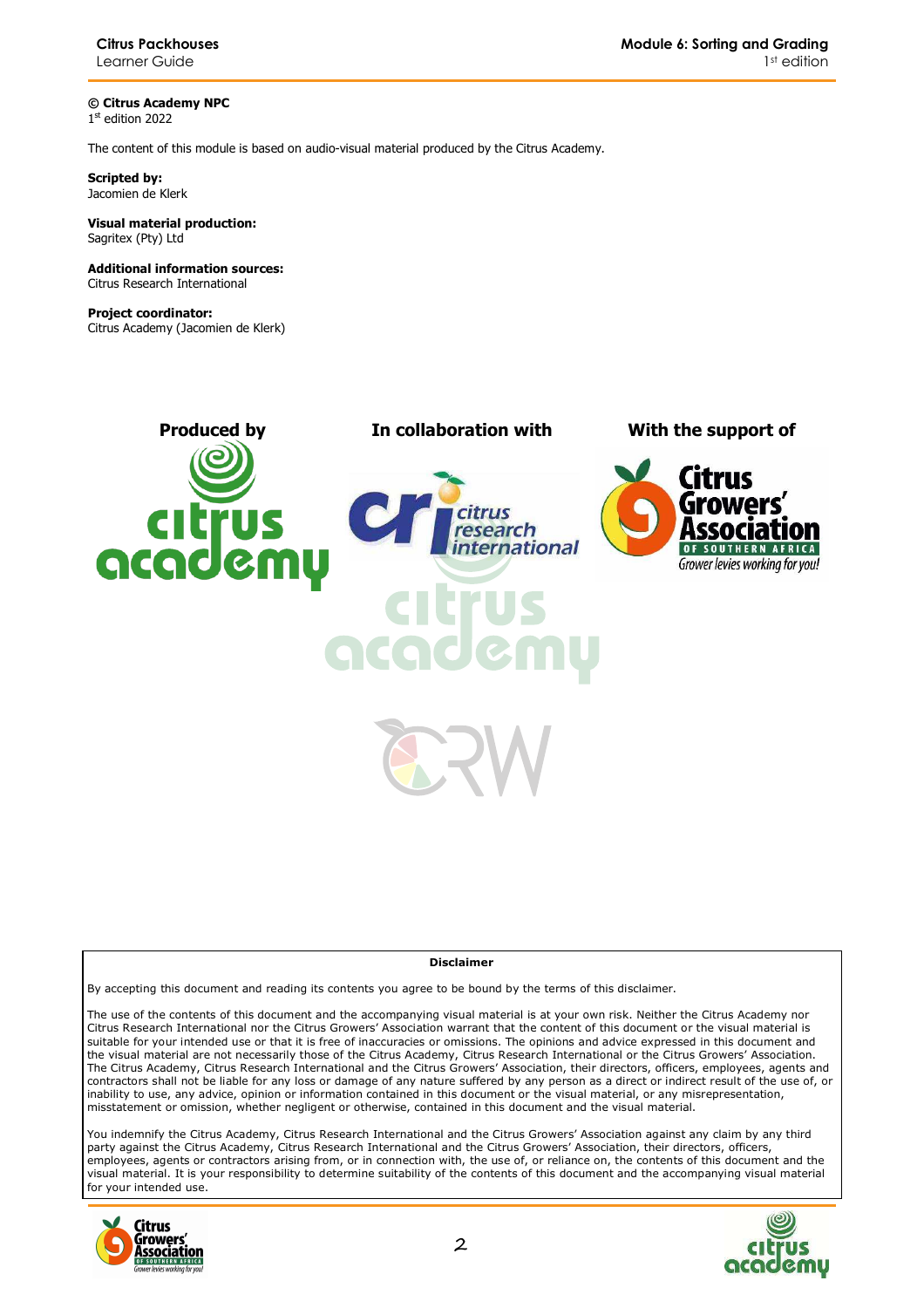# Contents

| Introduction                          | 4 |
|---------------------------------------|---|
| <b>Fruit Quality Factors</b>          | 4 |
| <b>External Fruit Quality Factors</b> | 4 |
| <b>Internal Fruit Quality Factors</b> | 5 |
| <b>Export Standards</b>               | 6 |
| Sorting                               | 6 |
| <b>Sorting Stations</b>               |   |
| Sorters                               |   |
| <b>Sorting Tables</b>                 |   |
| <b>Sorting Practices</b>              |   |
| Grading                               | 8 |
| Sizing                                | 9 |
| Conclusion                            | 9 |





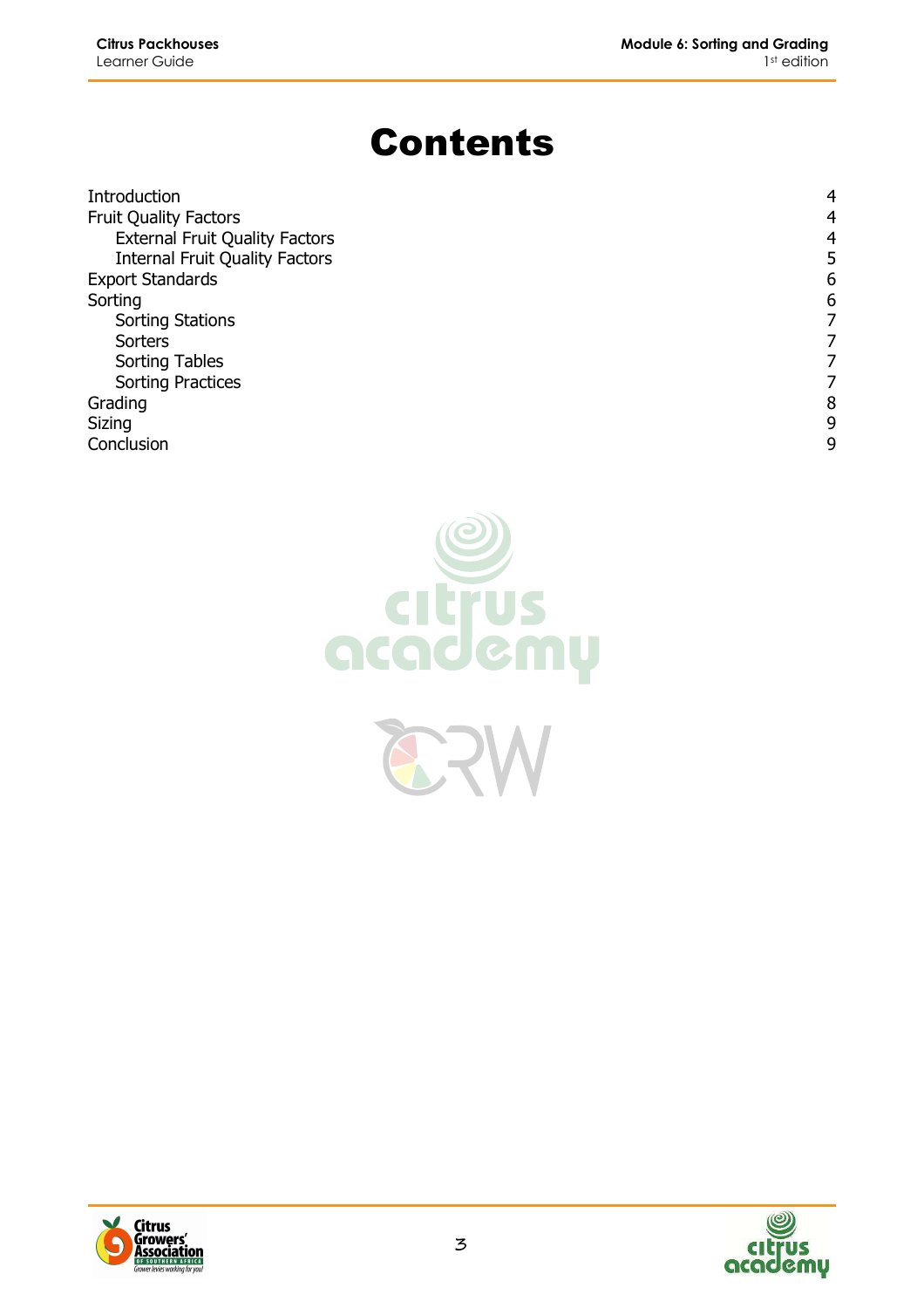### **Introduction**

Fruit is marketed and exported from South Africa in two formats. By far the largest volume of fruit is exported in cartons and is meant for fresh consumption. The second format is when processing fruit is exported in bulk bins to overseas juice factories.

Fruit that is meant for fresh consumption is exported in cartons. All the fruit in every carton is the same type and cultivar, as well as the same grade and size, within very narrow tolerances. This means that the contents of each packed carton of export citrus is homogenous. This information about fruit in each carton is printed on a label that is attached to the outside of the carton. Cartons are in turn stacked and secured on pallets, with all the cartons on a pallet containing fruit of the same type, cultivar, grade and size.

The grade of the fruit is also referred to as the fruit class, and is determined by the quality of the fruit. Very strict parameters, set by regulations and export markets, determine the qualities fruit must have to belong to a certain grade. The higher the grade, the higher the return for the grower.

Up to this point in the packing process, when the fruit has been cleaned and treated, all the fruit that came from the orchard has stayed together through the packing process, with the exception of clearly damaged and decayed fruit that was removed during pre-sorting. It is now time to group them, like with like, in preparation for packing.

The terms sorting and grading are sometimes used interchangeably, but in packhouses they are generally used for two distinct actions, which is how we will use these terms in this module. Sorting is the action of separating out fruit that is not fit for export, and directing this fruit to the local market line, processing fruit bins, or waste fruit bins. This is done by hand. Grading is the action of separating fruit that has passed through sorting into different grades, or classes. During grading, some fruit may still be directed to processing, local market, or waste, but this should be minimal. This is almost always done by automated grading systems. Sizing is the action of separating fruit of a particular grade into size categories, also called counts. Automated grading systems size the fruit at the same time as grading them.

# **Fruit Quality Factors**

If you have some experience in fruit production or packing, you can probably look at two fruit and form an opinion about which one is better quality, especially if you can also cut open and taste the fruit. But how do you do that? What factors are you taking into account? And, more importantly, how does the citrus industry objectively codify fruit quality? After all, a fruit of a particular type, cultivar, grade and size that is produced and packed in the Limpopo province should be very similar to another fruit of that type, cultivar, grade and size that is produced and packed 2,000km away in the Eastern Cape.

To make this possible, firstly we need to know what to measure, then we need to develop a standard protocol for measuring, and lastly we need to agree on the standards for each of these factors for different classes of fruit. Fruit quality factors have been defined to tell us what to measure, and we divide these factors into external and internal fruit quality factors.

### **External Fruit Quality Factors**

External fruit quality factors describe the appearance of the fruit, and mostly have no real impact on the taste or eating quality. Fruit with poor external quality, however, is less desirable, and will fetch a lower price from the consumer.



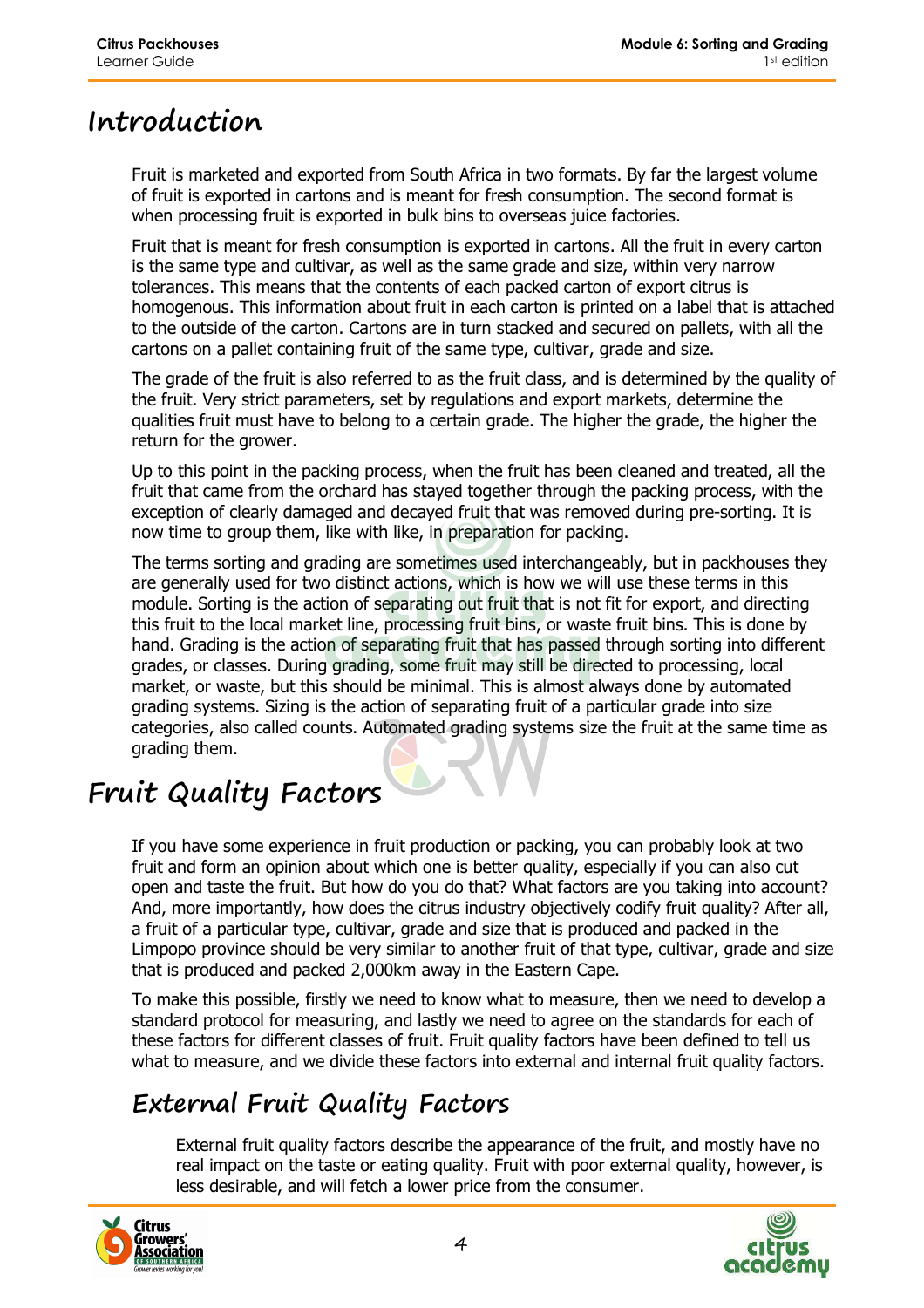External quality factors use the Colour Prints for Blemish and Appearance Standards as a measuring tool. The Colour Prints are issued by CRI and contain a set of graded colour prints for each external quality factor for each citrus type and variety. From these the standards for fruit of particular grades are defined. They are used at sorting stations to assist sorters with distinguishing between fruit that meets the minimum export standard and fruit that does not. They are also used in control rooms for automated grading systems, to manage the settings that differentiate between grades of fruit.

Standards are set for a range of external quality factors, which we will look at in turn. We will use the Colour Prints to illustrate the graded standards for each factor. Some external quality factors only apply to particular fruit types, and in some cases separate standards are set for different types. It is, however, important that you are aware of all the external quality factors that are regulated and that you should be paying attention to.

Fruit colour is a very noticeable external quality factor, and the Colour Prints contain sets for each citrus type and many cultivars.

Another external quality factor is damage caused by pests and diseases. This includes damage from insects such as thrips, red scale, rust mite, bollworm, mealybug, and leaf hopper. Pest insects also causes the growth of sooty mould, which is also considered pest damage. Disease damage of significance is caused by citrus black spot and alternaria brown spot. Wind scars, hail damage and frost damage are external quality factors caused by the weather, although frost damage is likely to cause more internal than external damage to fruit. Chemical burns, stem-end browning and oleocellosis are other damage factors that are regulated.

Standards are set for fruit malformations such as sheep nose, high shoulders, flat fruit and protruding navels, as well as skin defects such as rough texture, ribbing, ridging, rind pitting, and peteca.

#### **Internal Fruit Quality Factors**

Internal fruit quality factors determine the taste and eating quality of the fruit. There is a separate measurement for each internal fruit quality factor.

Juice content is measured by selecting a sample of fruit, weighing the fruit, extracting all the juice, separating the juice from the pulp, and weighing the fruit rinds and pulp. The juice percentage is then calculated based on these two weight measurements.

Degrees Brix is a measurement of the sugar content of the fruit. It is expressed as <sup>o</sup>Bx, with one degree Brix meaning one gram of sucrose per hundred grams. Brix is measured with the help of a refractometer.

The percentage acid content of the fruit is determined by titration. A sample of 20ml juice is placed in an Erlenmeyer flask and five drops of phenolphthalein indicator are added. A sodium hydroxide solution is then titrated into the flask, using a burette with precise measurements, until the juice in the flask turns pink, which is when the acid is neutralised. Initially it may be difficult to see the point at which the colour changes, but near the end-point the juice mix slowly lightens in colour, almost becoming clear before going very light green. A few extra drops of the sodium hydroxide will make the solution turn and stay pink. If you go past this point and the solution changes from pink to a deep purple or orange, you have added too much sodium hydroxide and you will need to empty the flask and begin again. Overzealous swirling often leads to passing the end-point. The volume of sodium hydroxide solution that was necessary to neutralise the juice is used to calculate the percentage acid content of the fruit.



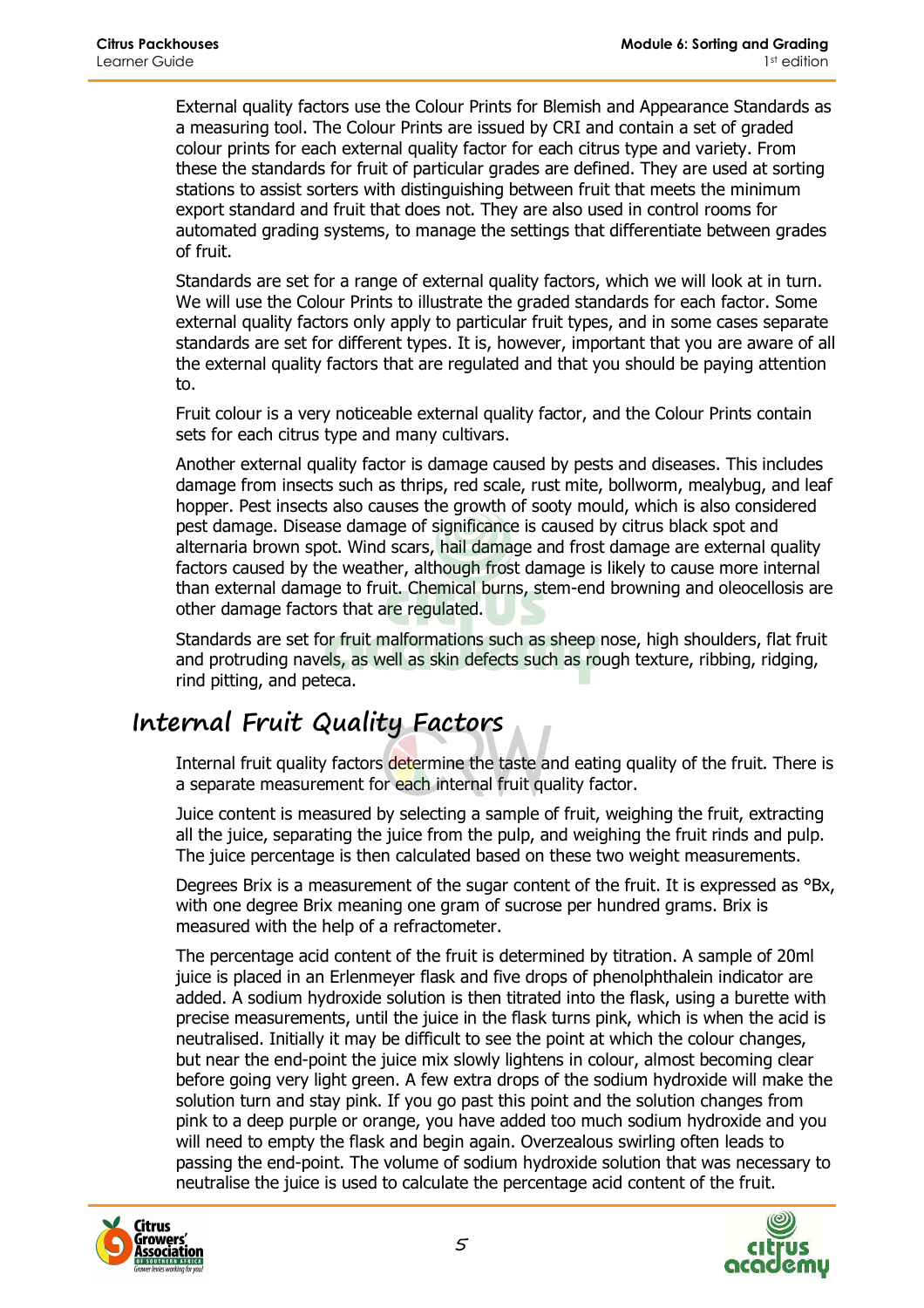The degrees Brix: acid ratio determines the tastiness of the fruit  $-$  if the ratio is too low, the fruit will be very sour, and if the ratio is too high, the fruit will taste bland. The ratio is calculated by dividing the degrees Brix, which is the sugar percentage of the fruit, by the acid percentage.

Seediness and granulation are another two internal quality factors that are regulated, as is internal fruit colour for pigmented grapefruit. Standards are also set for overripeness, which can also be considered as an internal quality factor.

# **Export Standards**

The Standards and Requirements Regarding Control of the Export of Citrus Fruit document is published every year by the Department of Agriculture, Land Reform and Rural Development, or DALRRD, and empowered by the Agriculture Product Standards Act of 1990. This document sets out the minimum standards for the quality of export citrus fruit, and the requirements for the packing, marking and labelling of the fruit. The Standards and Requirements document describes in great detail the minimum requirements of the colour, blemishes, shape, skin texture and other characteristics of each fruit type that can be exported as different grades, or classes, as they are called in the document. This is the minimum standard that all export fruit must comply with, and the standard PPECB will apply when inspecting fruit.

The Standards and Requirements also set out detailed procedures for measuring internal quality factors, and address aspects for food safety compliance that might apply to citrus specifically, that are not covered in general food safety law, such as labelling that indicates postharvest treatments.

On top of the minimum standard, export markets and specific clients, such as overseas supermarket groups, may set their own standards and requirements to meet the specific demands of their customers. These standards and requirements are negotiated between the export agent on behalf of the grower and packhouse, and the overseas client. Often, they are already agreed upon at the start of the season, and clients are not generally tolerant of deviations from the agreed standards. PPECB does not inspect according to these private standards.

The private standards are usually contained in a packing guide issued by export agents at the start of every season and sent to the producers and packhouses from where they source fruit. The packing guide contains all the information that the packhouse needs, including standards for packing material, place packing diagrams, palletising diagrams, and much more.

CRI's Colour Prints for Blemish and Appearance Standards are used in DALRRD's Standards and Requirements and in the exporters packing guidelines, to indicate the standards for different grades of export citrus.

Packhouses must be able to grade fruit according to the standards and meet the requirements of export markets and overseas clients. To achieve this, it is essential that sorting and grading practices are aligned with market standards, to the finest detail.

# **Sorting**

In most packhouses there are two or three different sorting stations, although sometimes not all of the stations are manned, depending on the quality of the fruit that is running on the line at the time. Sorting teams at the different stations might be looking for different defects in different packhouses. For instance, on some packlines the pre-sorting team may



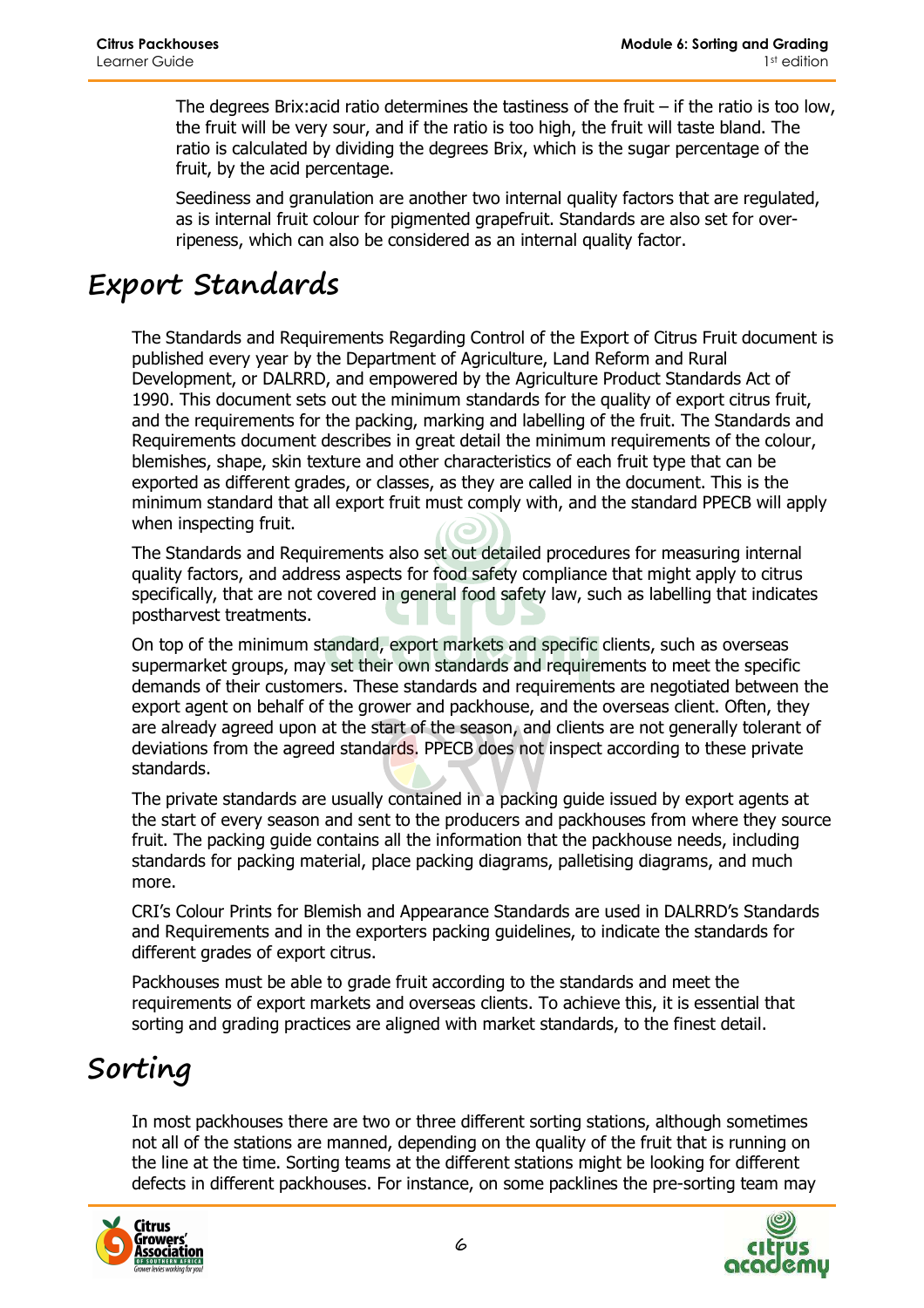also be asked to remove outsized fruit or very green fruit, in addition to decayed and split fruit. But in the end, it is important that, between the sorting stations, all fruit not fit for export should be removed.

### **Sorting Stations**

The first sorting station is pre-sorting, directly after the tip, either just before or after the fruit washing system. We discussed pre-sorting in detail in module 4. Pre-sorting teams aim to remove decayed and split fruit, but may also be tasked with removing fruit that has other kinds of defects. Keep in mind though, that if the pre-sorting station is before the washing system, it is not easy to see marks on the fruit clearly because the fruit may still be quite dirty. Pre-sorters must remove decayed and mouldy fruit, which can be recognised easily enough. If these green bombs are allowed to enter the washing system, they can contaminate the system and spread decay.

The second sorting station is either right before or right after the fungicide and wax treatments. In most packhouses, this is referred to as the main sorting station. Main sorting aims to remove fruit that has pest or disease damage, with special attention to false codling moth, fruit fly and black spot infestation symptoms, as well as other fruit that is clearly not fit for export. Colour prints are posted at main sorting stations to assist sorters with identifying the fruit that cannot be exported.

If there is a third, or final, sorting station, it will be right before the automated grading system, or after the system by the packing tables, for a final verification that the fruit that is going onto the packing tables meets the required standard.

#### **Sorters**

A good sorter has keen eyesight, is able to concentrate for long periods, knows which fruit goes where, and, above all, knows the export standard. Sorters must keep their nails short and their hands very clean. In some cases, sorters may be required to wear gloves. It is very important that sorters handle fruit with care and prevent any injuries to the fruit. Remember that small fruit injuries that you cannot see with the naked eye can become an infection point and lead to postharvest decay.

When they are recruited, sorters may be required to do a colour blindness test. The ability to see colour and blemishes on fruit is critical to performing this task.

#### **Sorting Tables**

Best practice is for sorting tables to be well-lit, preferably with neon lights right above the sorting area, and at a comfortable height, so that sorters do not have to lean forward or work with their hands held too high. They should be of a width that sorters can reach all the fruit on their line without bending forward, and have rollers that continuously rotate the fruit.

#### **Sorting Practices**

As the fruit passes by in front of you, look for fruit with defects and blemishes. This may include the following:

- Decayed fruit with green mould, blue mould or sour rot
- ❖ Split fruit
- Green fruit



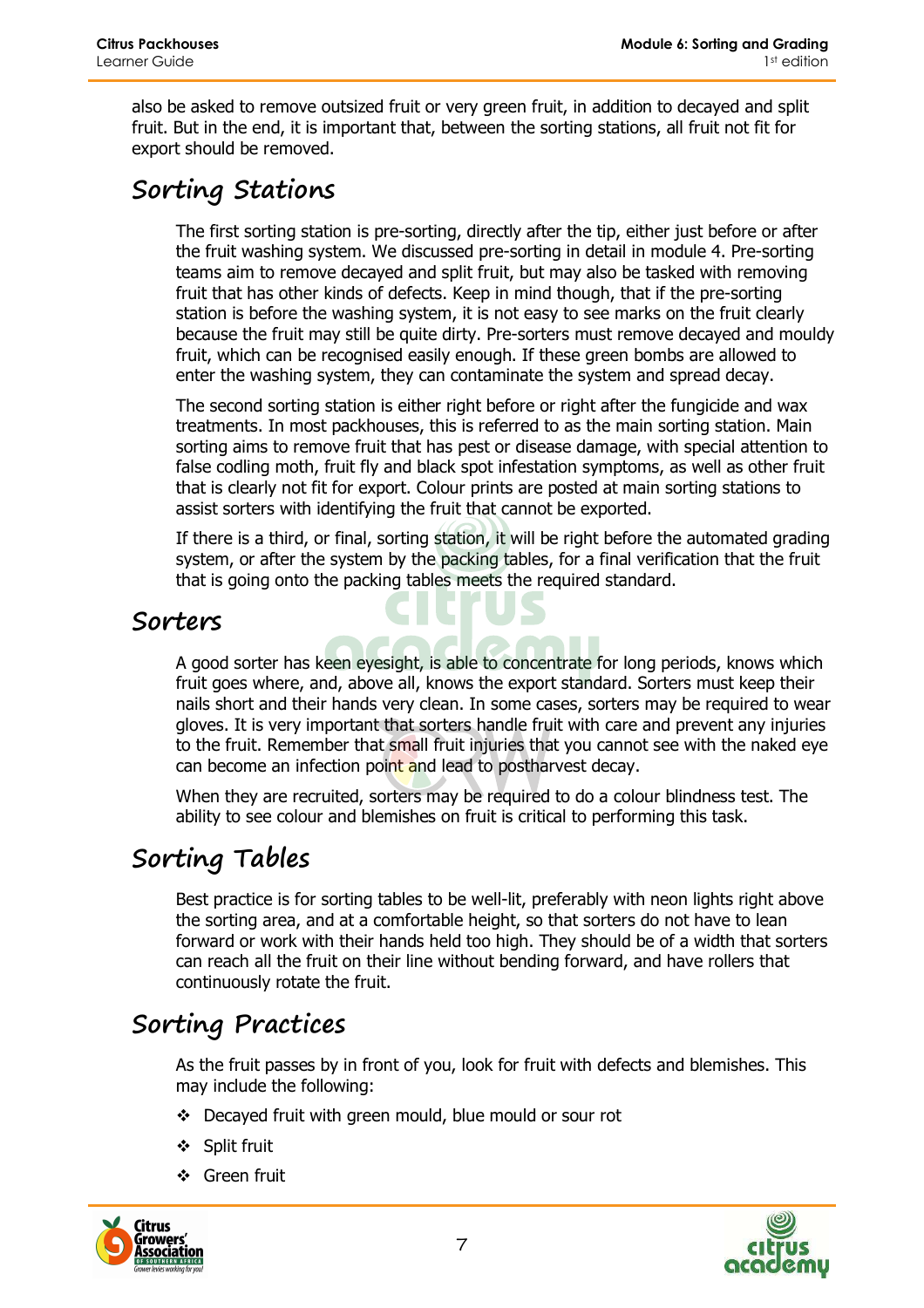- $\div$  Fruit with false codling moth or fruit fly sting marks
- $\div$  Fruit with citrus black spot
- $\div$  Fruit with other pest damage, such as red scale, bollworm, thrips or mite
- ❖ Fruit with sooty mould
- ❖ Fruit with oleocellosis
- $\div$  Fruit with wind damage
- Fruit with long stems or picking injuries

You will have different instructions of what to do if you find fruit with each of the defects. This will depend on the severity of the defect, and on the market standard you are using. For instance, if you find any fruit with symptoms of false codling moth, fruit fly or citrus black spot infestation, you must remove this fruit immediately and send it to the fruit waste bin. Such fruit cannot be sold fresh or sent to the juice factory. The same goes for decayed and split fruit. But certain markets may have tolerance for some wind damage, or some thrips damage, even if the fruit is exported as grade 2 fruit. It is always better to err on the side of the grower, meaning that you should rather let fruit through even when there is a small chance that the fruit can be exported. Only remove fruit that you are absolutely sure cannot be exported.

If you find fruit with picking mistakes, such as fruit with long stems or fruit with picking injuries, you should put the fruit aside and inform your line supervisor, so that they can give feedback to the picking teams. Clip the long stems and put the fruit back on the line, if it has no other defects. Remove fruit with picking injuries because they will decay.

# **Grading**

Grading is now fully automated in most packhouses, although there are still a small number of packhouses where grading is done by hand.

acaden

Market standards and requirements have evolved over time, and retailers overseas use these standards to differentiate their offerings to the consumer from those of competitors. In addition, for the same grade of fruit, some export markets may have requirements that differ from the requirements of another export market in small but important details. For instance, because lemons are used in some markets almost exclusively in the hospitality industry, those markets want fruit that is identical to those required by other markets, except that they place value on how long the fruit is because longer fruit gives them more lemon slices per fruit. These markets are also willing to pay a premium for fruit that meets their particular expectations. If a packhouse is able to separate out fruit that meets these requirements, it can be of great benefit to the grower.

This means that a packhouse can no longer afford to only separate fruit into two or three grades. They need to be able to make fine distinctions between fruit, and to separate fruit into categories that meet very specific, and even niche, requirements, in order to optimise returns for the grower.

Manual grading is therefore no longer a viable option for most packhouses, because no human eye can make such fine distinctions at speed. Manual graders are also less consistent than automated grading systems, because they get tired or distracted, and lose concentration.

There is a wide range of automated grading systems. On all of them, fruit is first guided from the conveyor belt into individual cups that run in lines. The fruit runs in these lines